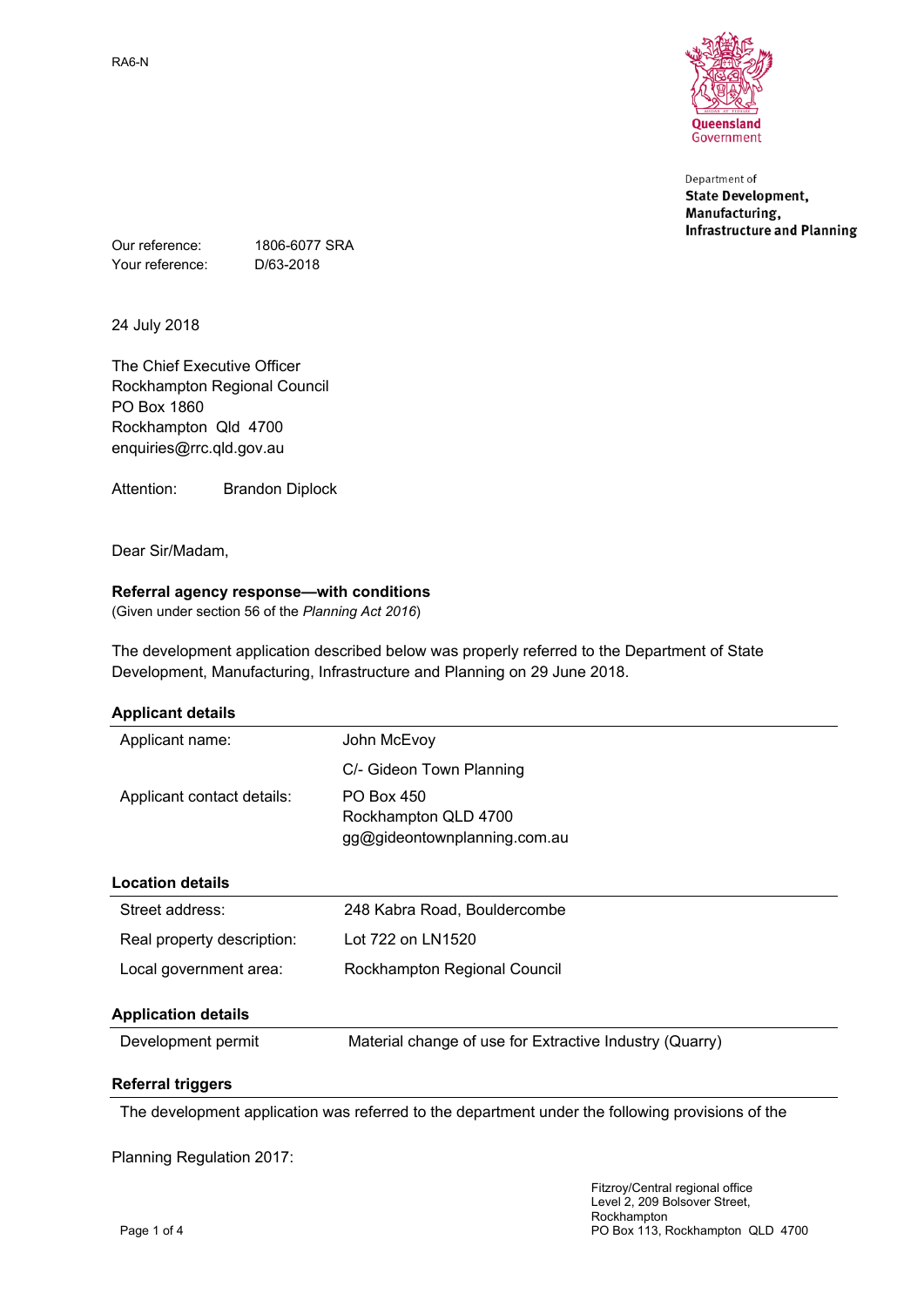- 10.9.4.1.1.1 Infrastructure state transport infrastructure
- 10.9.4.2.4.1 State transport corridors and future State transport corridors

## **Conditions**

Under section 56(1)(b)(i) of the *Planning Act 2016* (the Act), the conditions set out in Attachment 1 must be attached to any development approval.

## **Reasons for decision to impose conditions**

The department must provide reasons for the decision to impose conditions. These reasons are set out in Attachment 2.

A copy of this response has been sent to the applicant for their information.

For further information please contact Haidar Etemadi, Planning Officer, on 49242915 or via email RockhamptonSARA@dsdmip.qld.gov.au who will be pleased to assist.

Yours sincerely

Anthony Walsh Manager Planning

cc Gideon Genade, gg@gideontownplanning.com.au

enc Attachment 1—Conditions to be imposed Attachment 2—Reasons for decision to impose conditions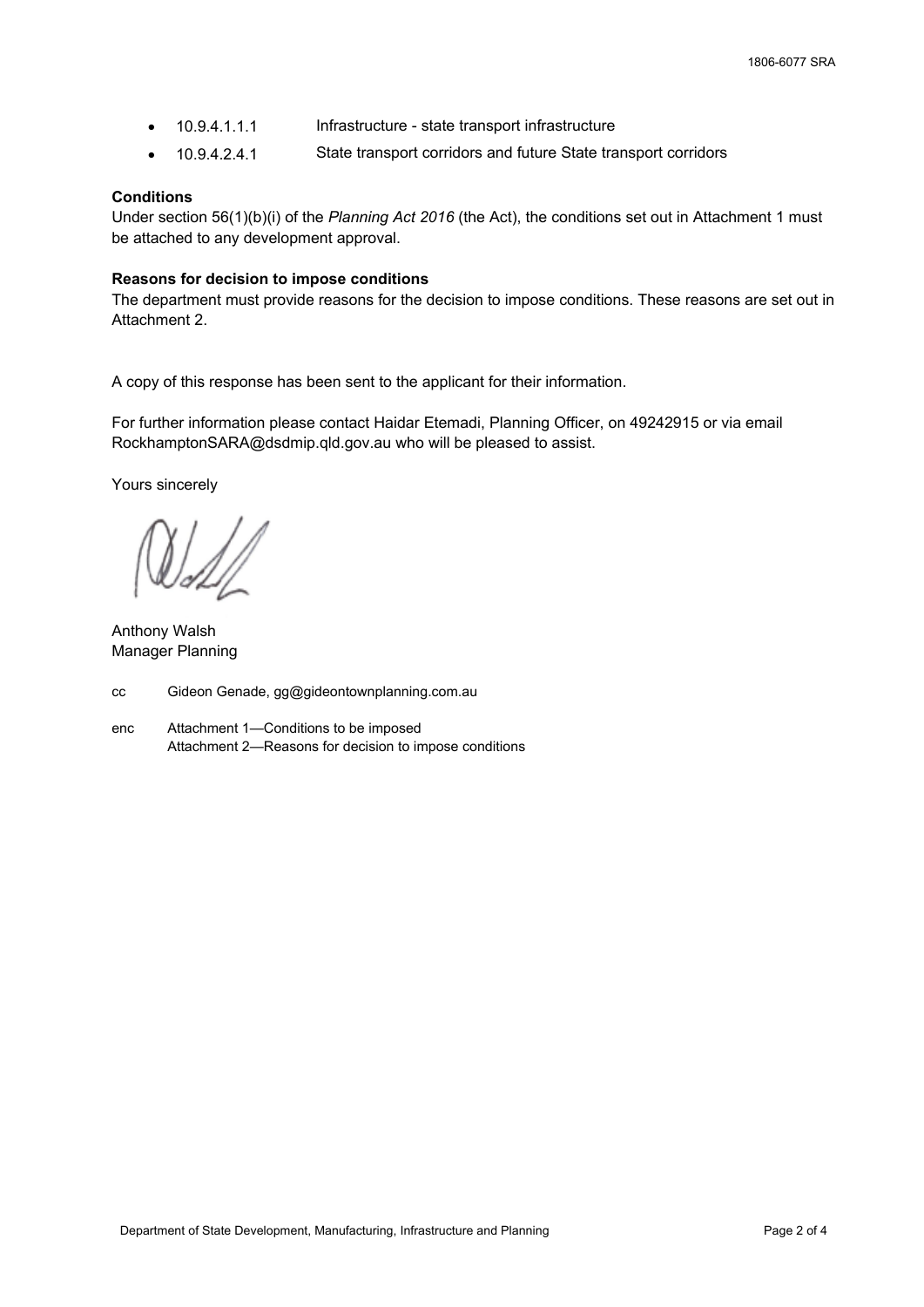# **Attachment 1—Conditions to be imposed**

| No.                                                                                                                                                                                                                                                                                                                                                                                           | <b>Conditions</b>                                                                       | <b>Condition timing</b> |  |  |  |
|-----------------------------------------------------------------------------------------------------------------------------------------------------------------------------------------------------------------------------------------------------------------------------------------------------------------------------------------------------------------------------------------------|-----------------------------------------------------------------------------------------|-------------------------|--|--|--|
| <b>Material change of use</b>                                                                                                                                                                                                                                                                                                                                                                 |                                                                                         |                         |  |  |  |
| State-controlled road and State transport infrastructure—The chief executive administering the<br>Planning Act 2016 nominates the Director-General of Department of Transport and Main Road to be<br>the enforcement authority for the development to which this development approval relates for the<br>administration and enforcement of any matter relating to the following condition(s): |                                                                                         |                         |  |  |  |
| $\mathbf 1$ .                                                                                                                                                                                                                                                                                                                                                                                 | Direct access is not permitted between the Burnett Highway and the<br>subject site.     | At all times            |  |  |  |
| 2.                                                                                                                                                                                                                                                                                                                                                                                            | Haulage of material on state-controlled roads is limited to 20,000<br>tonnes per annum. | At all times            |  |  |  |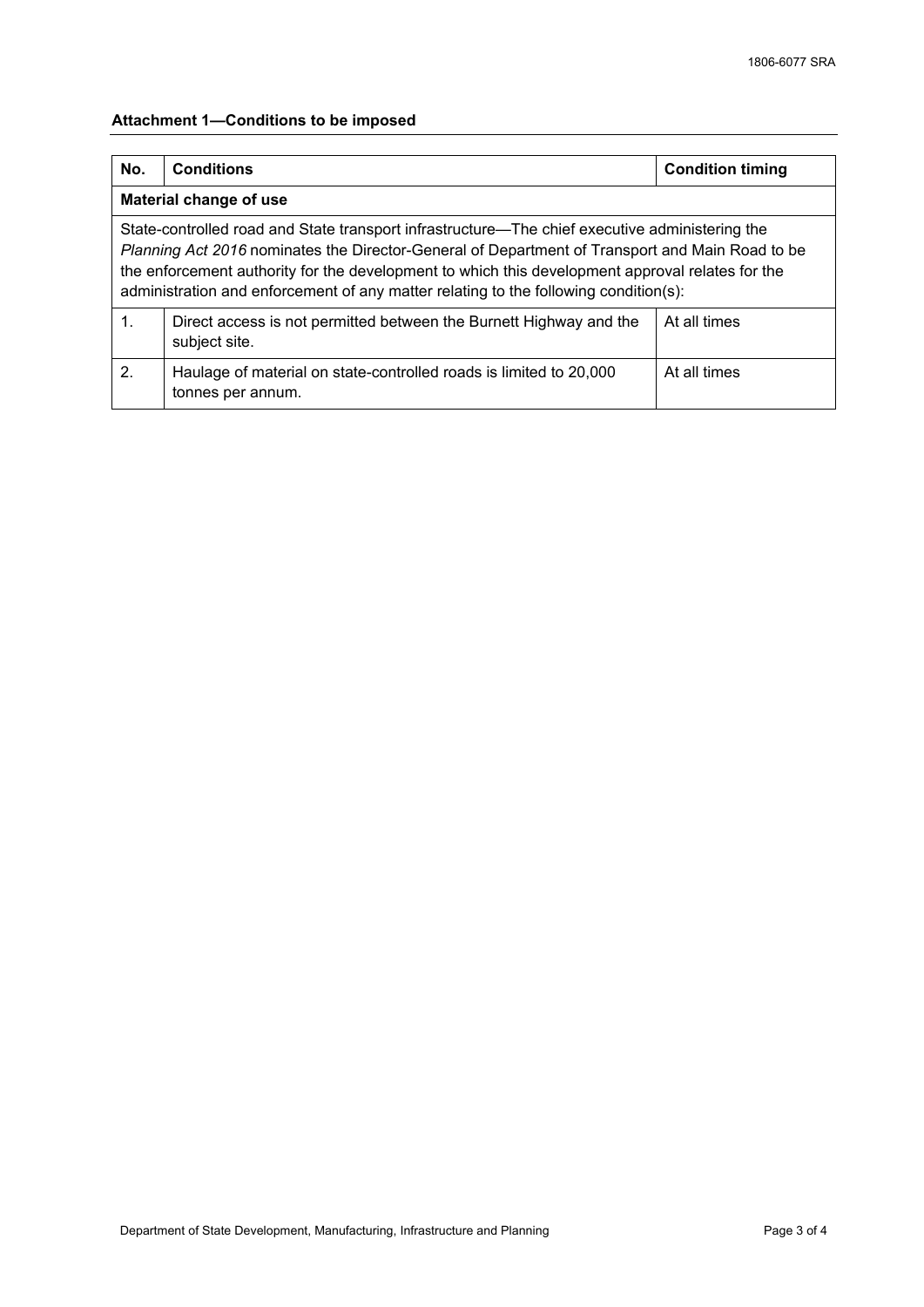## **Attachment 2—Reasons for decision to impose conditions**

The reasons for this decision are to ensure:

- access to the state-controlled road from the site does not compromise the safety and efficiency of the state-controlled road. Direct access to the state-controlled road is prohibited where not required.
- the development does not compromise the structural integrity of state-controlled roads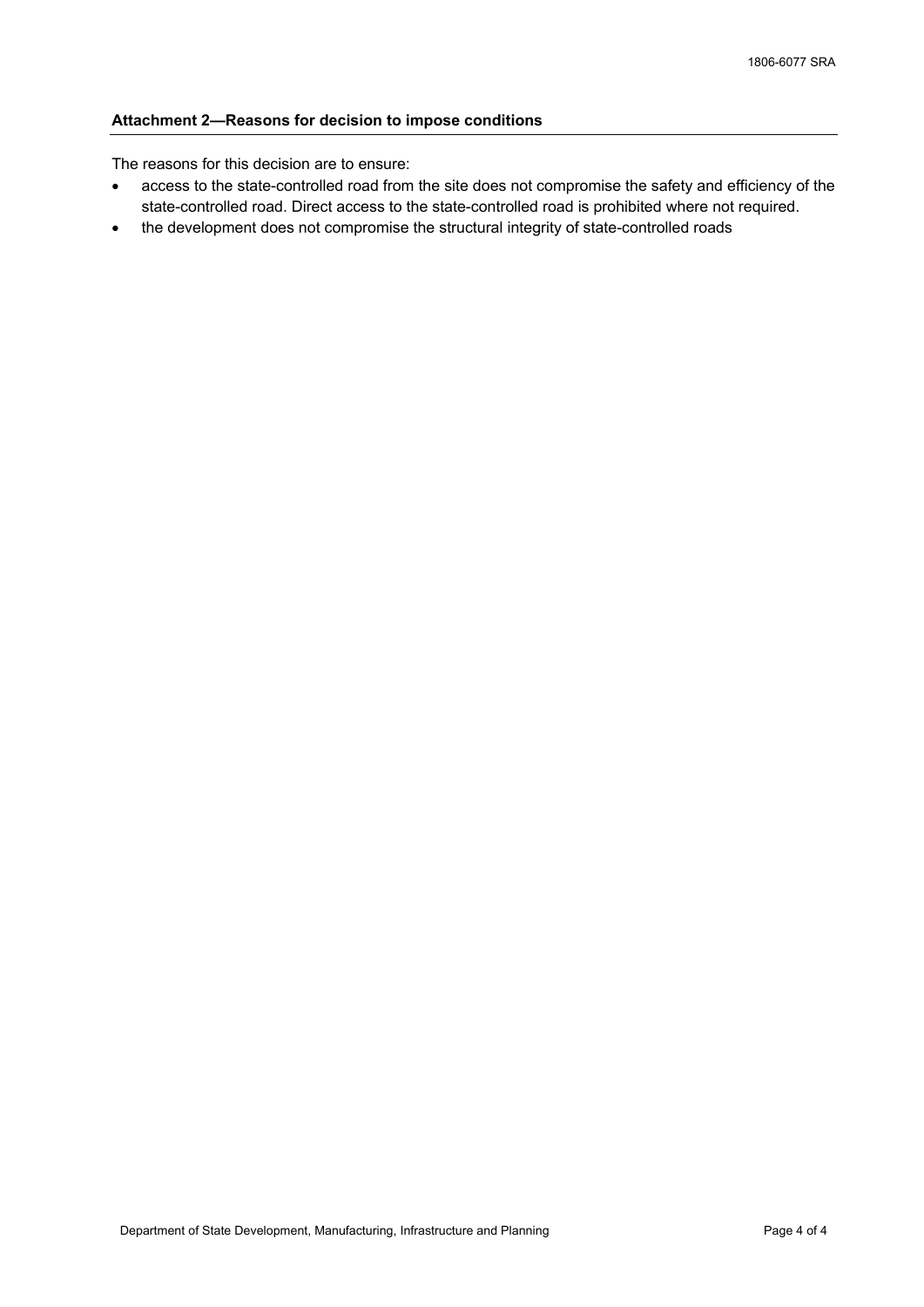

Department of **State Development,** Manufacturing, **Infrastructure and Planning** 

## **Department of State Development, Manufacturing, Infrastructure and Planning Statement of reasons for application 1806-6077 SRA**

(Given under section 56 of the *Planning Act 2016*)

| Departmental role:         | Referral agency                                                    |
|----------------------------|--------------------------------------------------------------------|
| <b>Applicant details</b>   |                                                                    |
| Applicant name:            | John McEvoy                                                        |
|                            | C/- Gideon Town Planning                                           |
| Applicant contact details: | PO Box 450<br>Rockhampton QLD 4700<br>gg@gideontownplanning.com.au |
| <b>Location details</b>    |                                                                    |
| Street address:            | 248 Kabra Road, Bouldercombe                                       |
| Real property description: | Lot 722 on LN1520                                                  |
| Local government area:     | Rockhampton Regional Council                                       |

## **Development details**

Development permit Material change of use for Extractive Industry (Quarry)

## **Assessment matters**

| <b>Aspect of development</b> | <b>State Development Assessment Provisions, version 2.2</b>                                                                 |
|------------------------------|-----------------------------------------------------------------------------------------------------------------------------|
| requiring code assessment    | <b>Applicable codes</b>                                                                                                     |
| Material change of use       | State code 1: Development in a state-controlled road<br>environment<br>State code 6: Protection of state transport networks |

# **Reasons for the department's decision**

The reasons for the decision are the proposed development:

- direct access to the state controlled road (Burnett Highway) is not proposed.
- access to the site is via Moonmera Road
- the road impact assessment provided to support the development application relies on a 20,000 tonnes per annum extraction rate
- does not create a safety hazard for users of a state-controlled road
- does not compromise the structural integrity of state-controlled roads
- complies with State code 1 and State code 6 with conditions.

## **Response:**

| Nature of approval   | <b>Response details</b> | Date of response |
|----------------------|-------------------------|------------------|
| Development approval | Subject to conditions   | 24 July 2018     |

**Relevant material:**